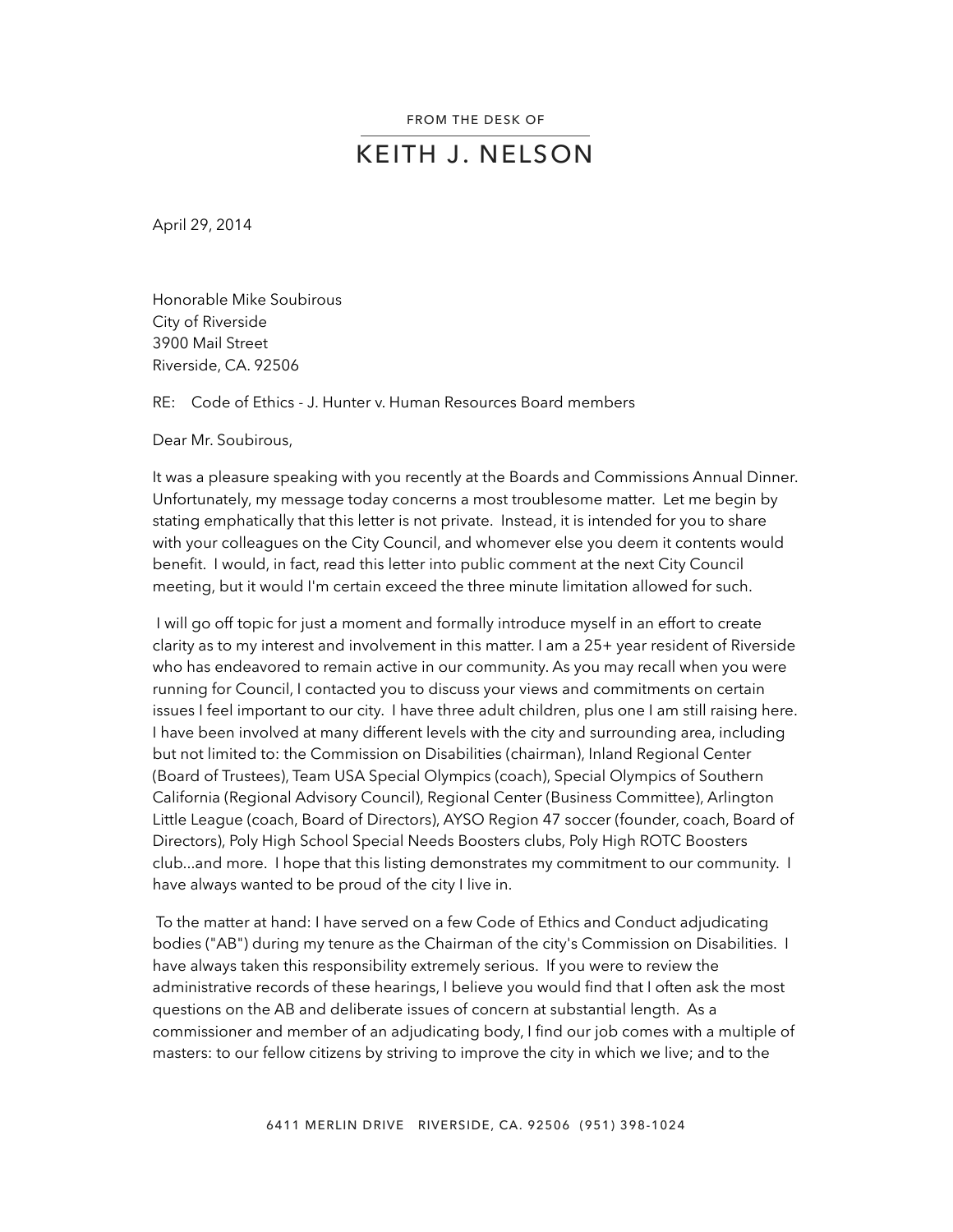Council itself, representing our local government towards achieving the highest level of integrity.

 Out of all the ethics hearings I have been involved with, the case involving Jason Hunter really bothers me the most from many perspectives. First, the role of the City Attorney's office, throughout the entirely of the process, was deeply concerning. At the ethics hearing, we were instructed by the City Attorney's office that it could both represent the city (Human Resource Board members, "HRB") through outside counsel (Mr. Doug Smith) and serve as neutral counsel to the adjudicating body. We were also informed that the HRB members themselves would not be made available to the AB. As I consider the goal of our Code of Ethics and Conduct, established by our City Charter, is to provide both an actual and a perception of transparency, this dual role and lack of access to key parties is difficult to come to terms with. As such, I am left with the notion that our powers as finders of fact have been curtailed somewhat needlessly.

I have followed up on this matter in particular, because as an adjudicating body a definitive part of our final decision was to bring specific areas of conflict and concern within disciplinary hearings being run by our city staff to the attention of the City Council. My vote, in fact, was predicated on my motion to present said report to the Council (see minutes of December 13, 2013). To date, for reasons mostly unknown to me, this action has not been taken despite assurances of such from the AB Chairman, Mr. Justin Scott-Coe. I will elaborate more as I walk you through the ethics hearing from my perspective. I strongly believe that failing to address these core issues renders the entire Code of Ethics and Conduct complaint process pointless, and wastes significant time on behalf of all parties involved.

## Concerns:

- Limitation of Scope. As an adjudicating body our ability to request information was virtually non-existent. We could not require testimony, subpoena documents nor investigate issues outside of the strict scope outlined by the City Attorney. And yet, we were presented by the city with no justification for this being so. I find these constraints overly burdensome, particularly in light of HRB counsel (Mr. Smith) materially misrepresenting to the Council at the March 25, 2014, appeal hearing that Mr. Hunter had the opportunity to present all evidence. This statement was simply untrue. In fact, many of my reservations during the ethics hearings themselves centered around the somewhat arbitrary limitations put on Mr. Hunter concerning evidence he could present and his ability to provide testimony, either his or other witnesses.
- Training of the Human Resources Board. Of the misrepresentations made to the Council by Mr. Smith, this was the most egregious. There is simply no nice way of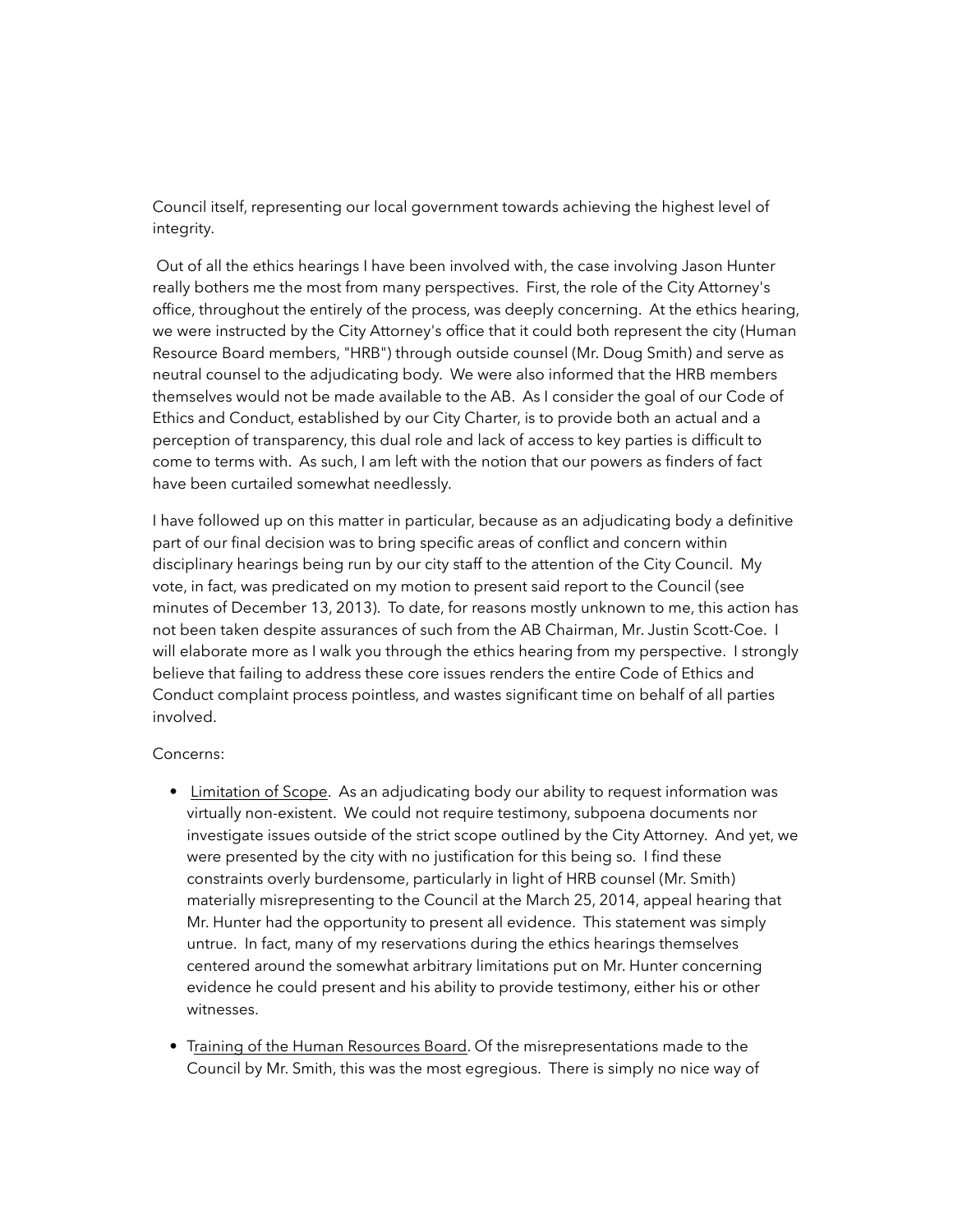stating this - he lied. Astonishingly, Mr. Smith told the Council the exact **opposite** of what we concluded. The adjudicating body clearly and unequivocally stated that as a body we were to make a presentation to the Council regarding proper training of boards and commissions, specifically chairmen, and the need for more transparent hearing procedures written in a way such that the average citizen would feel confident in the process and how to present evidence.

Mr. Smith sat in attendance at both ethics hearings as we quite clearly and repeatedly made these points. There was also significant concern over the lack of engagement by non-chair members of the HRB at Mr. Hunter's disciplinary hearing, and plain disregard for adherence to basic parliamentary procedure as evidenced in the video of this proceeding.

- Actions of the City Attorney. After viewing the video of the disciplinary hearing in question, and even taking a month-long recess to absorb its meaning, we as an AB concluded, clearly and without reservation, that we were extremely uncomfortable with the actions and demeanor of the City Attorney, Mr. Greg Priamos. However, we were informed by the City Attorney's office that this inappropriate behavior was out of the scope of our authority to review. Irrespective of such self-serving advice, our concerns and observations must be brought to the attention of the City Council:
	- 1. The City Attorney was seated in the middle of Council chambers (directly next to HRB Chairman, Mr. Norman Powell) at the disciplinary hearing, and not to the side as seated during regular Council meetings. This provides the visual that the City Attorney was indeed running the meeting. It should be noted that Mr. Priamos can be seen whispering advice to the Chair out of microphone reception throughout various points in the video.
	- 2. The City Attorney responds out of order, not waiting to be recognized by the Chair and without being asked for comment time after time. It is noticeable that his pro-city/anti-Mr. Hunter recommendations to the Chair are followed unswervingly and without debate by the HRB. In one instance, Mr. Priamos even recommends a pause in the proceedings **and leaves his seat before** the Chair acknowledges his request.
	- 3. In a disturbing revelation made after the conclusion of Mr. Hunter's ethics complaint hearings, Mr. Scott-Coe admitted to the AB that he had met privately with City Attorney, Mr. Priamos, just prior to the meeting to discuss the hearing in general, and the limits on presentation of evidence and testimony. If the goal our Code of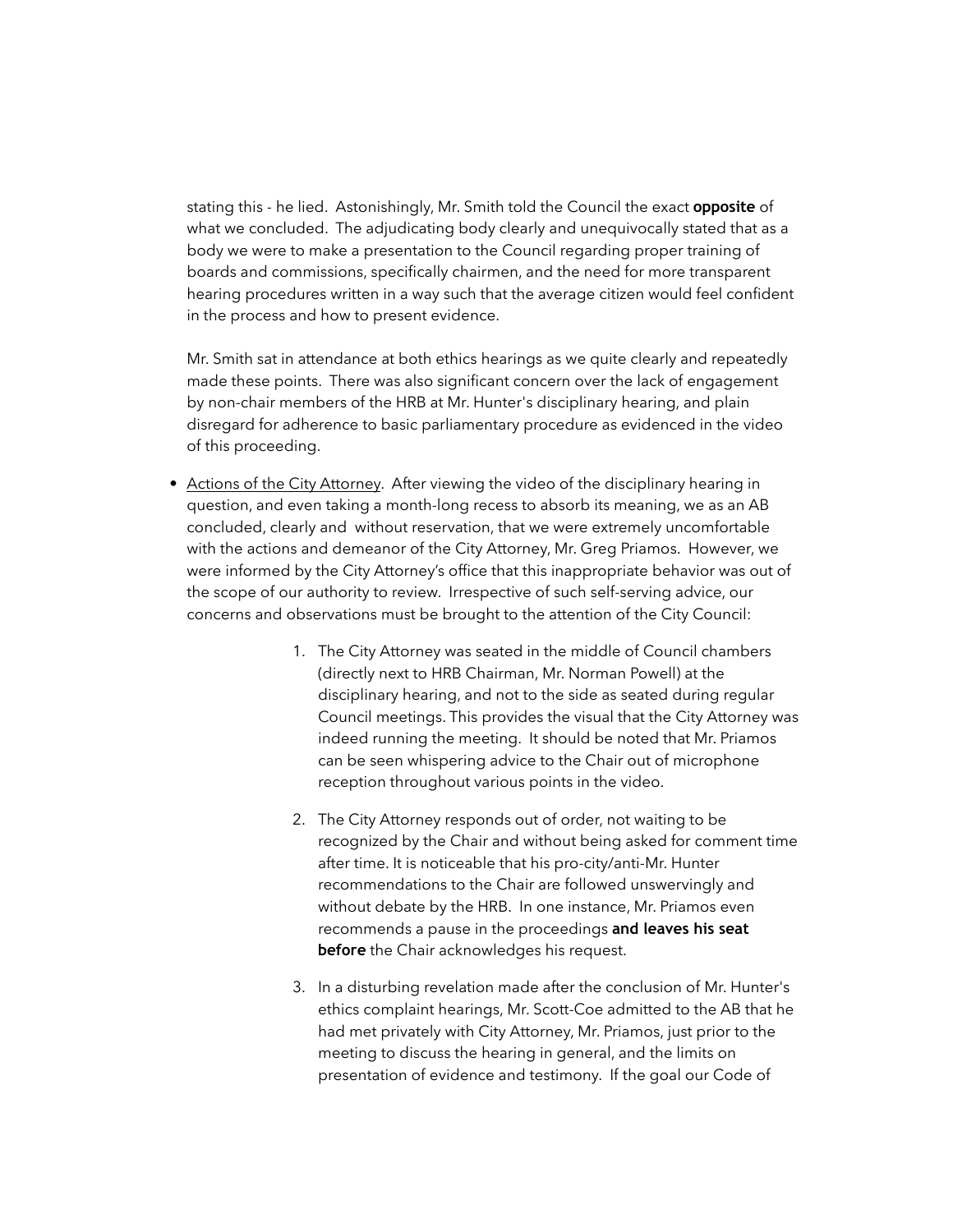Ethics and Conduct complaint process is full transparency, those instructions should have been made to the entire AB in an open forum. In fact, Mr. Priamos' involvement at all at that juncture, in light of his behavior at the disciplinary hearing is perplexing. Additionally, the rules of Ethics Hearings should be made public, and properly vetted as such.

- 4. At the first ethics hearing, held on November 15, 2013, the AB discovered that Mr. Hunter had provided the city with a detailed list of objections and motions concerning the ethics hearing protocols provided to him by the City Attorney's office, prior to the AB convening. Without delving into these individually, I found it unsettling that the AB was not made aware of the existence of this list until the onset of the hearing, leaving us unprepared to tackle the issues and without justification from the City Attorney's office regarding their merits.
- 5. As it is not clear who wrote the rules for Mr. Hunter's disciplinary hearing, it is unknown who made the decision for the HRB to deliberate in secret with the City Attorney at the conclusion of the presentation of the city's case. Following, the actions of the HRB taken in this private setting were not announced later to the public. As such the AB could not determine how or why the HRB made its findings or determinations.

It was the general feeling of the AB that certain city staff, including the City Attorney's office, might have been in violation of the Code of Ethics and Conduct throughout the disciplinary process. However, once again, this was ruled outside the scope of our review by whatmight-be-considered a conflicted City Attorney's office. Of grave concern were the delays by the city in providing Mr. Hunter with notices and rules, as well as access to particular evidence to provide an adequate defense.

We sincerely question the duality of roles played within the City Attorney's office (as active advocate and neutral counsel to the HRB) during Mr. Hunter's disciplinary hearing. Although we were assured this is standard operating procedure, we find the practice debatable as to its fairness. Again, this matter was ruled outside of scope of our investigation.